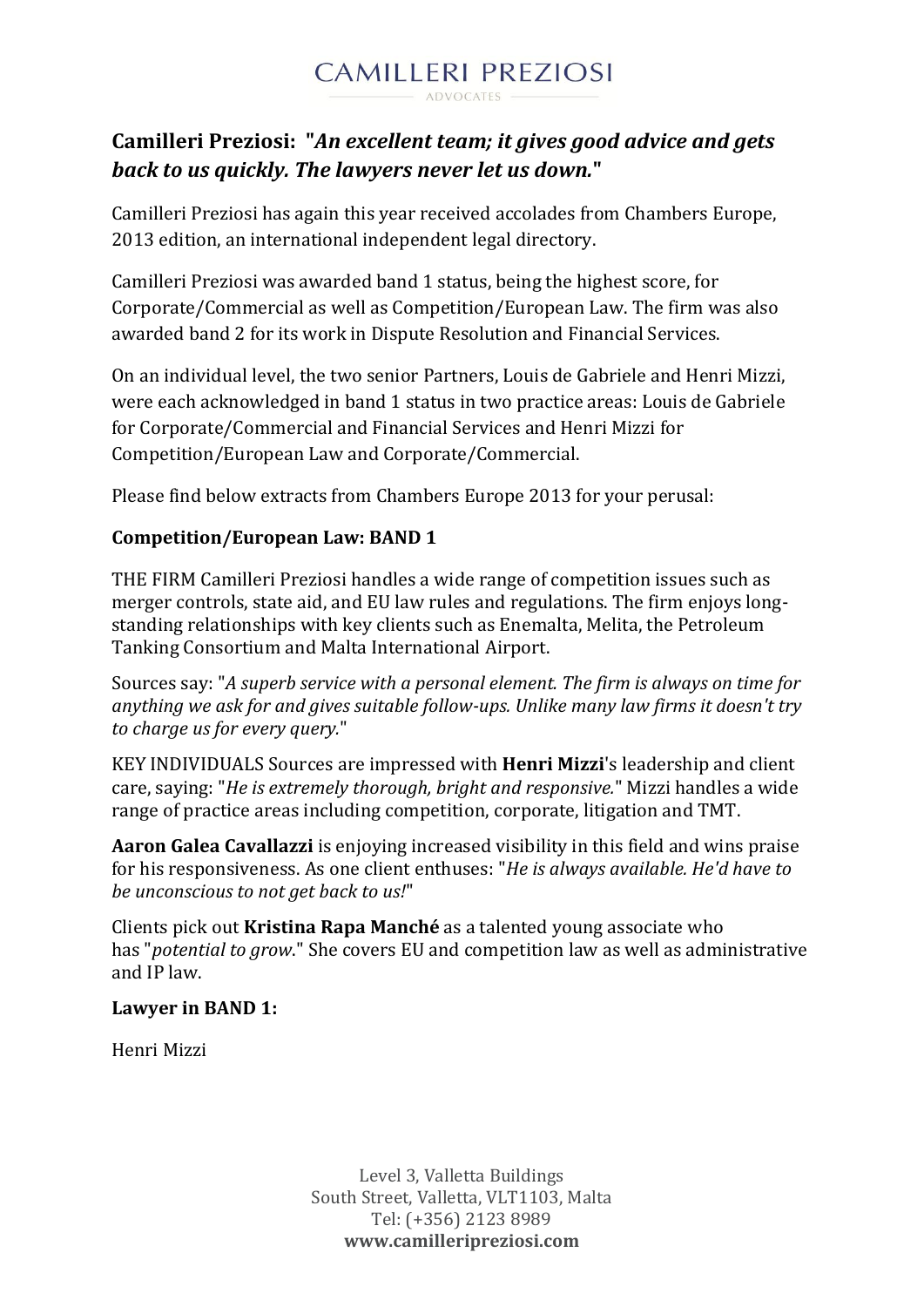# **Corporate/Commercial: BAND 1**

THE FIRM This outstanding team continues to be one of the most active in the corporate field. It handles a variety of issues such as M&A, corporate governance, compliance and insolvency, and attracts a wide range of clients including Melita Capital, Mediterranean Bank, Island Hotels Group and International Hotel Investments. A recent highlight saw the team advise the Bank of Valletta on the preparation of an MTN programme and on the listing of securities.

Sources say: "*The lawyers give great advice and don't drag their feet. An excellent team.*"

KEY INDIVIDUALS **[Louis de Gabriele](http://www.chambersandpartners.com/Europe/Firms/99999999-74130/28350)** is held in high regard by both clients and peers. His broad practice covers M&A, banking and tax, allowing him exceptional insight into all types of corporate/commercial work.

Sources are quick to praise **[Henri Mizzi](http://www.chambersandpartners.com/Europe/Firms/99999999-74130/28351)** for his technical understanding and negotiation skills: "*He has a fantastic legal mind and can unite both parties in negotiations.*"

**[Laragh Cassar](http://www.chambersandpartners.com/Europe/Firms/99999999-74130/420015)** is picked out for her hard-working and dedicated approach. She is particularly active in commercial work related to investment funds.

**[Malcolm Falzon](http://www.chambersandpartners.com/Europe/Firms/99999999-74130/554028)** was recently made a partner at the firm and peers say: "*He has the potential to grow and grow.*"

"Rising star" **[Donald Vella](http://www.chambersandpartners.com/Europe/Firms/99999999-74130/420014)** impresses clients with his broad skill set that covers corporate and tax law.

#### **Lawyers in BAND 1:**

Louis de Gabriele Henri Mizzi

## **Dispute Resolution: BAND 2**

THE FIRM Camilleri Preziosi's dispute resolution practice often advises on contentious issues relating to construction, shipping and competition. It is also adept in mediation and arbitration. As well as a strong domestic reputation the firm has also seen an increase in work for international clients.

Sources say: "*An excellent team; it gives good advice and gets back to us quickly. The lawyers never let us down.*"

KEY INDIVIDUALS **[Henri Mizzi](http://www.chambersandpartners.com/Europe/Firms/99999999-74131/28351)** is often involved in the market's most significant cases. Sources say that "*he is extremely commercial and takes good care of his clients.*"

**[Louis de Gabriele](http://www.chambersandpartners.com/Europe/Firms/99999999-74131/28350)**'s broad practice covers corporate, commercial and banking. He often advises clients from the banking and finance sector.

> Level 3, Valletta Buildings South Street, Valletta, VLT1103, Malta Tel: (+356) 2123 8989 **www.camilleripreziosi.com**